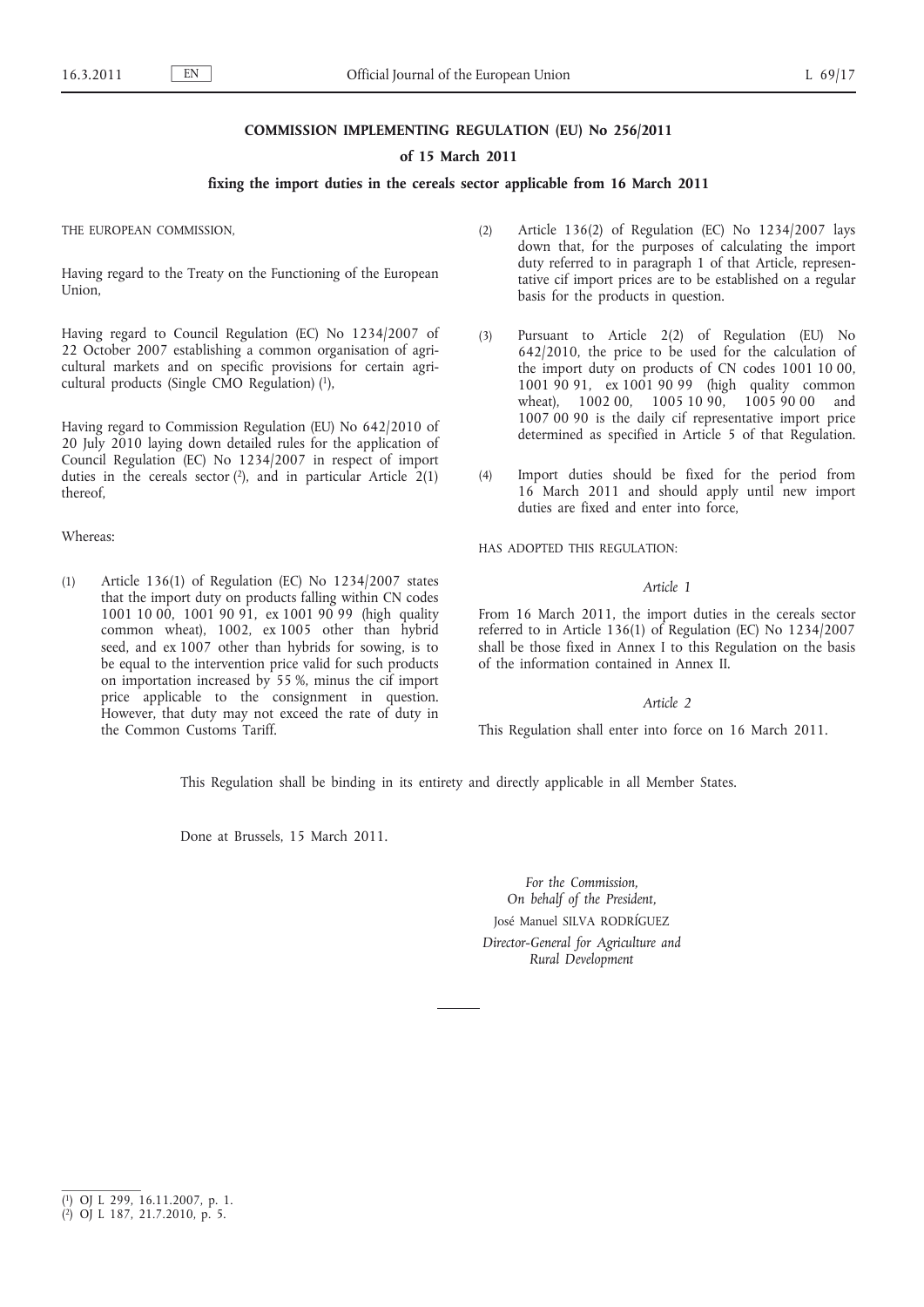*ANNEX I*

# $\text{CN code}$  Description  $\text{Description}$  Import duties (1) (EUR/t) 1001 10 00 Durum wheat, high quality 0,00 medium quality 0,00 low quality 0,00 1001 90 91 Common wheat seed 0,00 ex 1001 90 99 High quality common wheat, other than for sowing 0,00 1002 00 00 Rye Rye 0,00 1005 10 90 Maize seed, other than hybrid 0,00 1005 90 00 Maize, other than seed  $(2)$  0,00 1007 00 90 Grain sorghum, other than hybrids for sowing 0,00

### **Import duties on the products referred to in Article 136(1) of Regulation (EC) No 1234/2007 applicable from 16 March 2011**

( 1) For goods arriving in the Union via the Atlantic Ocean or via the Suez Canal the importer may benefit, persuant to Article 2(4) of Regulation (EU) No 642/2010, from a reduction in the duty of:

— 3 EUR/t, where the port of unloading is on the Mediterranean Sea, or on the Black Sea,

— 2 EUR/t, where the port of unloading is in Denmark, Estonia, Ireland, Latvia, Lithuania, Poland, Finland, Sweden, the United Kingdom, or on the Atlantic coast of the Iberian peninsula.

( 2) The importer may benefit from a flatrate reduction of EUR 24 per tonne where the conditions laid down in Article 3 of Regulation (EU) No 642/2010 are met.